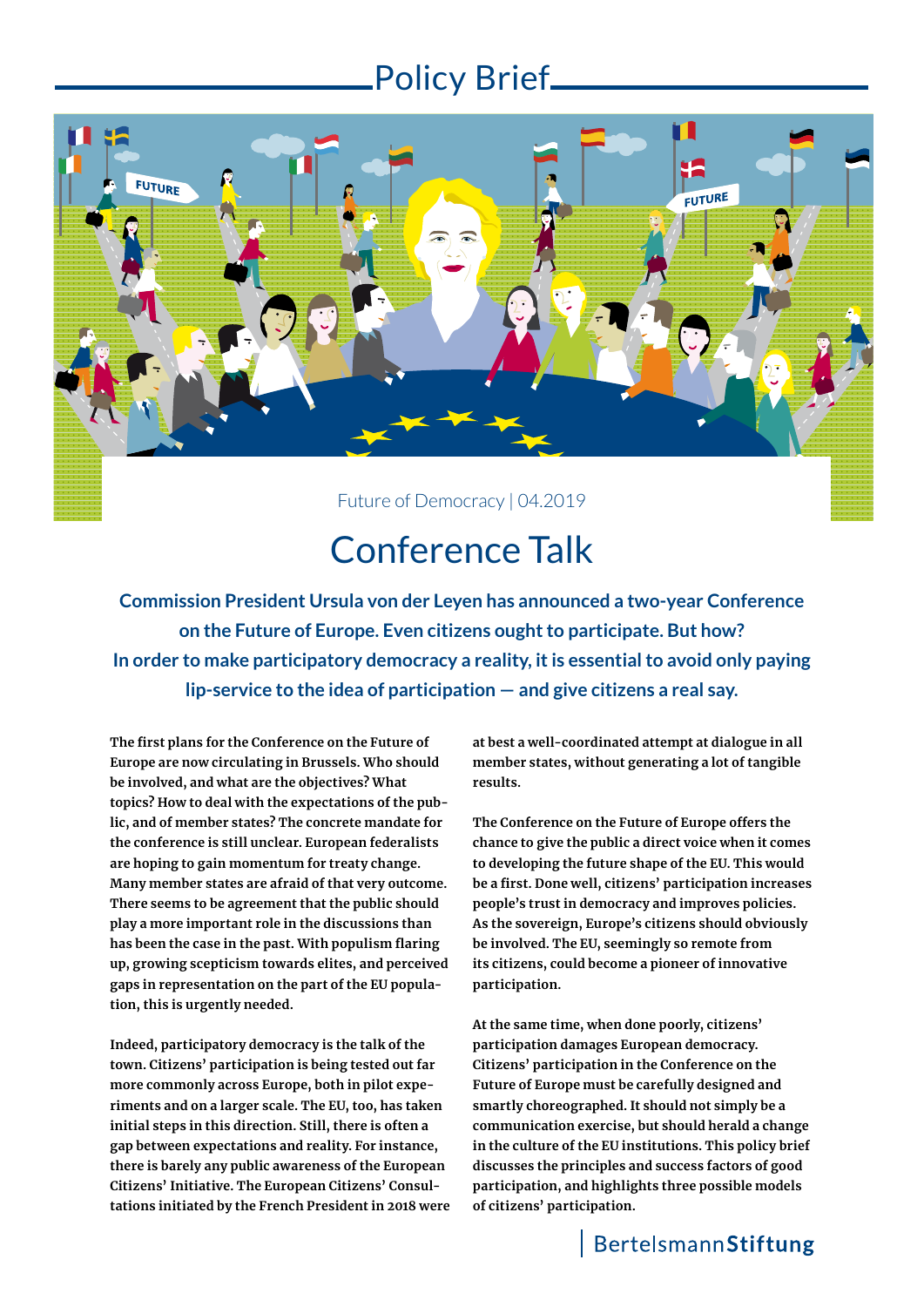### **Who, how, and what: The idea for the conference in a European context**

In her July address to the European Parliament in Strasbourg, the new Commission president, Ursula von der Leyen, proposed a "Conference on the Future of Europe". The conference is to begin in 2020 and continue for two years. It ought to bring together – as equal partners – individual citizens (especially young Europeans), civil society and European institutions. The scope and goals of the conference will be decided jointly by the European Parliament, the Council and the Commission. Von der Leyen promised that the Commission would take note of the results of the conference in its work, including the proposition of relevant legislative action. Even treaty change could be a possibility.

## "One thing is clear: European federalists would like to see a new push for treaty change."

The proposals for such a conference did not come out of nowhere. In Brussels, the taboo phrase "treaty change" can now be heard again more often. After the failed constitutional referenda in France and the Netherlands in 2005, as well as the subsequent difficult process of creating the Lisbon treaty, treaty fatigue prevailed for more than a decade. During the previous legislative period, the majority in the European Parliament remained in favour of fully exploiting the legal framework provided by the Lisbon Treaty first (see the Brok/Bresso report, 2016). Still, the complete lack of enthusiasm for further institutional development has given way to a cautious openness to possible treaty change.

The composition of the new Commission underlines the importance of the issue of democracy for the EU institutions. No less than three Commissioners are responsible for it. As Vice President for democracy and demography, Dubravka Šuica is also charged with arranging the Conference on the Future of Europe. Long-standing Commission member Maroš Šefčovič is now responsible for inter-institutional relations and foresight. Vice President Věra Jourová will take charge of values and transparency and lead the group of three Commissioners on a "New Push for European Democracy". At the Conference on the Future of Europe, she is to represent the Commission on the issue of *Spitzenkandidaten* and on transnational lists.

The member states have already given the conference their approval in principle, in the context of Ursula von der Leyen's appointment as President of the Commission. Germany and France drafted a non-paper at the end of November 2019, commenting for the first time on possible topics, structure and citizens' participation. Not much has been heard from other EU member states. One thing is clear: European federalists would like to see a new push for treaty change. States that are more skeptical towards integration are fearful of such change. It can hardly be expected that they will speak in favor of giving extensive powers to the conference.

### **To begin with: resolving three key questions**

The format, aims and timeframe of the Conference on the Future of Europe will be defined by an inter-institutional agreement between Parliament, Commission and Council. Three key questions have to be clarified in advance:

Firstly, what are the aims of the conference and what is its mandate? A narrow mandate would mean that not only the format and the timeframe but also the structure of possible outcomes will be clearly identified and pre-defined. In that case, interinstitutional negotiations would take on a more important role in the preparations for the conference. A broader mandate would leave the conference and its organizers with more scope when it comes to planning and would leave open how the two-year dynamic develops. Whether or not the process leads to a European Convention and possible treaty change would then remain to be seen.

The second key question relates to the themes of the conference. It would be possible to focus primarily on institutional issues and on the question of EU democracy. Transnational lists for European elections and the troublesome question of *Spitzenkandidaten* would then be the beginning of a discussion about how citizens can be more involved in EU policies, and how they can take on a more innovative and direct role, as well as ultimately how the democratic character of the EU and its ability to act can be strengthened. This could be followed by discussions on how to offer EU citizens more opportunities for participation. In this sense, it would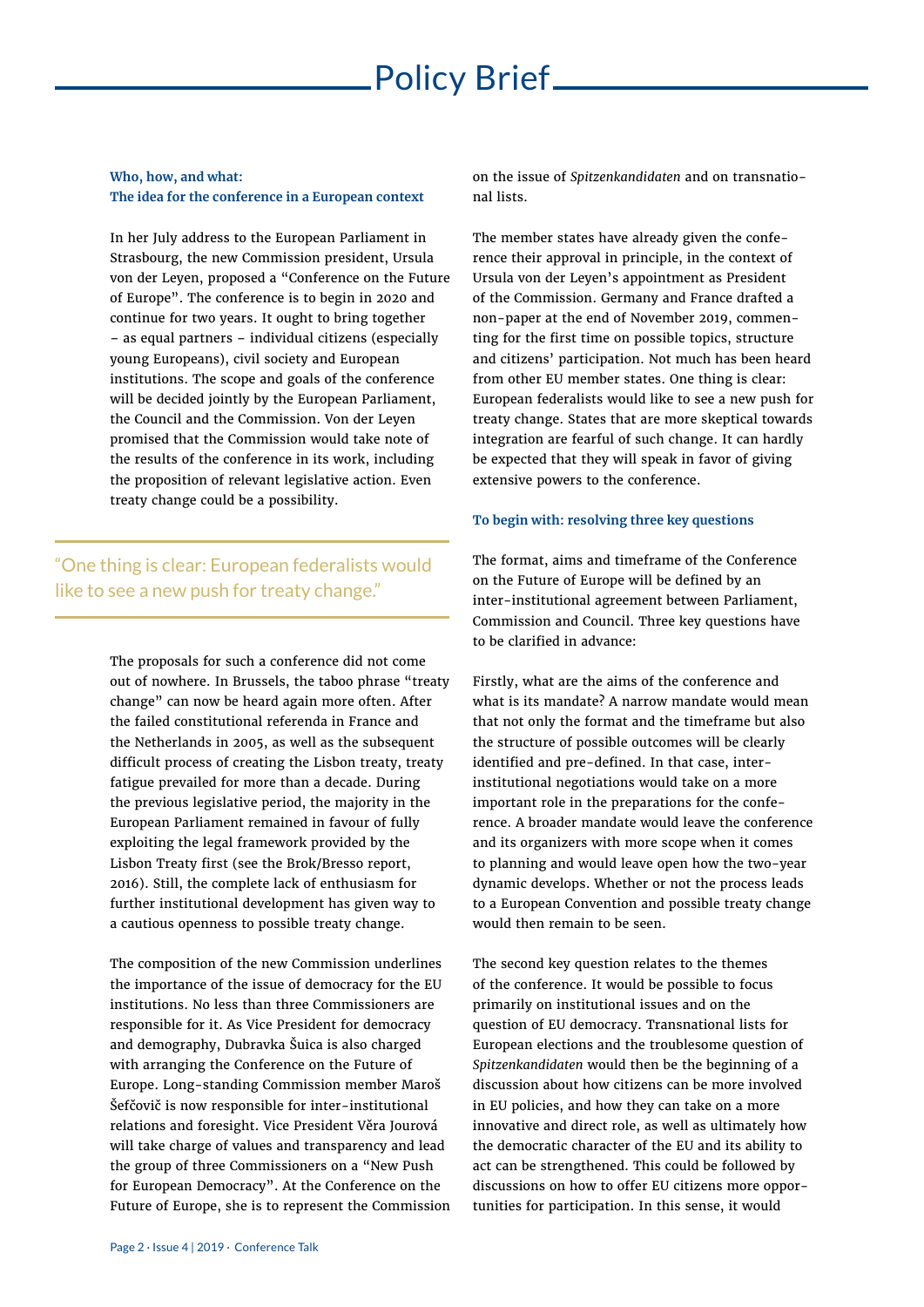above all be a conference on European democracy. An alternative approach would be one which does take up the institutional hot topics currently on the table, but which does not restrict itself to solving these conflicts alone. All strategic policy questions, such as climate-change, economic and social models, the currency union as well as security and defence, would be up for discussion. The German-French non-paper goes in this direction.

Thirdly, the manner and extent to which the public would be directly involved in the conference still remains completely open. If it goes beyond a discussion forum of organized civil society groups, this element could be a real innovation. There could also be specific formats encouraging participation of young people. The European Parliament is committed to the broadest and most representative participation by the public possible in the conference. The parliament building itself could be used as a conference venue, which would have symbolic implications.

### "Done well, citizens' participation increases political legitimacy."

It is precisely this element which plays a decisive role when it comes to the credibility of the conference, and its potential as a whole. Done well, citizens' participation can increase the legitimacy of political decisionmaking. Done poorly, it can lead to the disillusionment of the citizens involved or even to the delegitimization of politics itself. Involving citizens in the conference is therefore a demanding project which has to take account of the central principles that define the quality of participatory democracy.

### **What role for citizens: source of ideas or decisionmakers?**

If the aims of the Conference on the Future of Europe are not yet clearly defined, the aims of involving citizens are even less so. That is not a problem in itself. Every process begins with a vague idea. However, experience shows that citizens' participation is often understood in very different ways. Some politicians regard new forms of participation only as a further possibility for communicating with

citizens. They, meanwhile, (not always, but often) expect to participate directly in decisionmaking.

In conceptualizing the process, it helps to look at research. As early as 1969, Sherry R. Arnstein developed the "ladder of participation". The basic idea is simple. The intensity of participation can be higher or lower. The higher we climb the ladder, the more involved citizens are, the more they have power over decisions or can even implement them. Information, dialogue, consultation, a stake in decisionmaking, decision implementation — in essence, these are the steps on the participation ladder.

We do not yet know how the results of the Conference on the Future of Europe will ultimately flow into policy or even be implemented. That is realistic and legitimate. Citizens' participation is a different question. Regardless of how the final format of participation will look like, the participants want to know what part their work will play in further discussions. Are citizens being consulted or are they directly involved in deciding the conference's results? That is the core question which must be raised before beginning to plan the conference.

### **Top-down, bottom-up or both? Finding the right topics.**

Three subject areas are being considered for the conference. Institutional questions which often relate to the interaction between Parliament, Commission and Council. Policy questions which are regarded as important topics for the future of the EU. And then the broader question of how citizens can be involved in shaping and developing European policy.

Research into participation has long been concerned with the question of which topics are particularly suited to broad participation. Are "hot topics" preferable, such as the question of migration, where politics alone might not succeed in finding answers? Or is it better to choose "cold topics", which are discussed in a less emotional way but have great longterm significance, such as dealing with demographic change? Depending on the situation, certain topics are sometimes more and sometimes less suitable. But in principle there is no topic on which citizens' participation would not be possible.

Skeptics towards citizens' participation like to point out that citizens are certainly able to discuss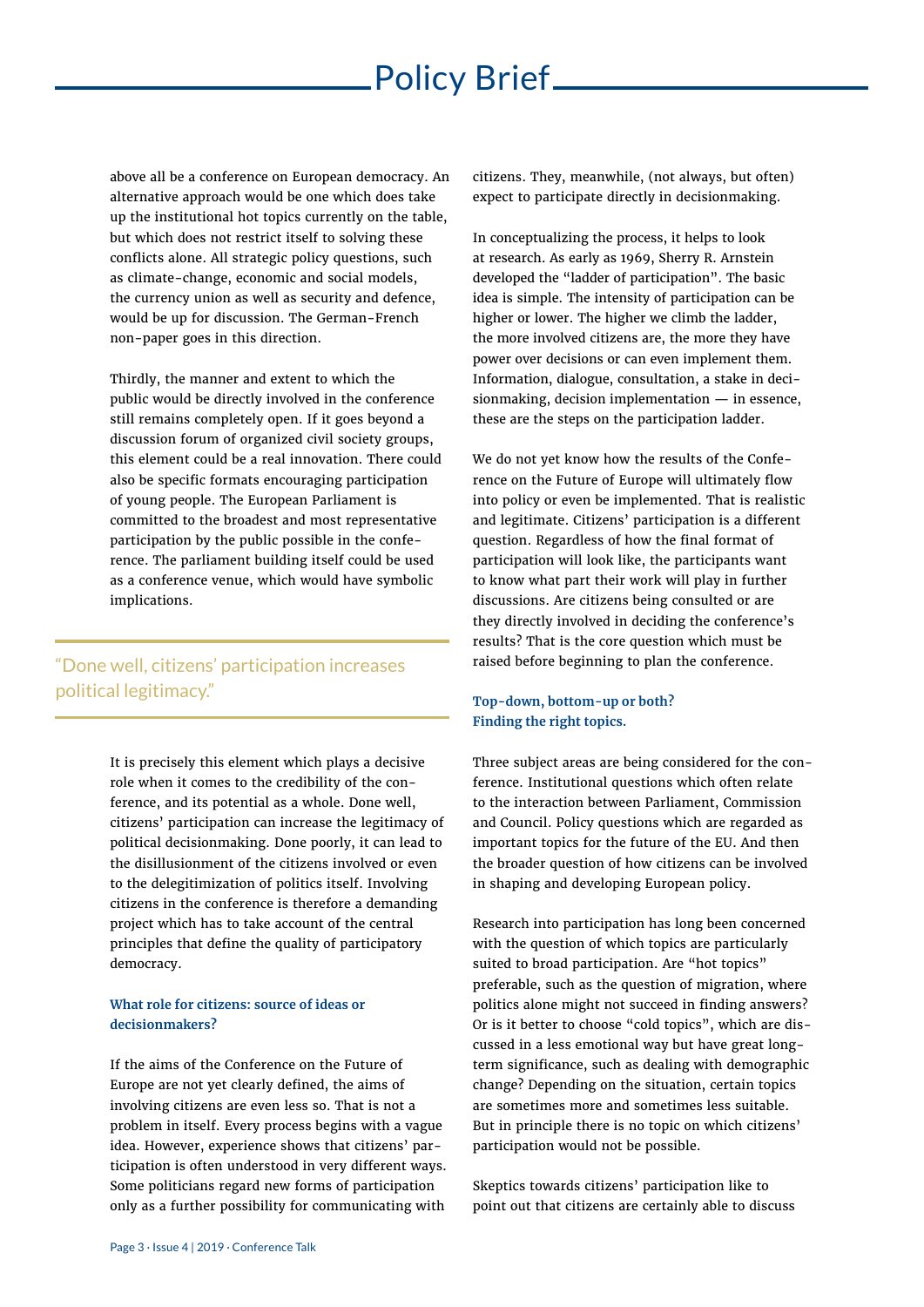fundamental ethical questions and make decisions on them, but that they lack the knowledge needed to discuss more complex technical or institutional questions (such as *Spitzenkandidaten* or transnational lists). However, numerous examples point to the opposite: already in 2004, a Citizens' Assembly in the Canadian province of British Columbia developed a concrete suggestion for electoral reform. Currently, Chile is discussing whether the national crisis might be solved by a new constitution drafted by citizens themselves. The question of topics therefore comes down to designing the process in the right way and working out how to involve experts.

"Currently, Brussels takes only 'organized citizens' into account. The 'individual citizen' is left out"

> It is mostly politicians and civil servants from Brussels and the member states that are currently thinking about what should be important and how citizens ought to be involved. Clearly, the strategic priorities presented by the European Council and the Commission result from longer discussion processes and are a suitable thematic foundation for the Conference on the Future of Europe. At the same time, however, this "top-down" approach could be complemented by a "bottom-up" perspective, particularly regarding the choice of topics. Citizens would then have the opportunity to put their own issues on the agenda of the conference. This would increase the legitimacy of the conference in the eyes of the public.

### **Randomly selected citizens: how to avoid the "usual suspects"**

Which citizens should be involved in the conference? Should participation be open to all Europeans or only to selected citizens? These days, more and more countries have so-called Citizens' Assemblies, which involve members of the public who are chosen at random, with the aim of being as representative as possible. Ireland, with its Assemblies on various topics, is the most prominent example. France applied this method during the *Grand Débat* and is now continuing it on further topics. The EU also conducted a citizens' panel with more than one hundred randomly selected Europeans, during the European Citizens' Consultations of 2018.

Weighted random selection offers a number of advantages: in principle, every citizen has the chance to be chosen. The group of participants is composed to represent the diversity of society — usually, this means ensuring that women and men are equally represented, as well as various age groups and diverse socio-economic backgrounds. This prevents events that only cater to the politically interested. Citizens with quite diverse experiences, interests, opinions and perspectives take part. For this reason, even those who do not participate ascribe great legitimacy to such assemblies.

In the EU, this approach has a particular attraction. Most EU participatory processes only take account of "organized citizens". "Individual citizens" with their own interests, ideas and views remain excluded. This approach could promote the transnational component and thus foster the creation of a European public sphere.

But deciding to choose "random citizens" opens up further questions: what should be the focus of participation? Should it be at a national, decentralized level or at a transnational, central level? Should citizens meet separately or together with the other members of the conference? How will citizens exchange views, given that the EU has 24 official languages? These questions show that a conference with citizens' participation is not a normal conference. It is essential to consider quality criteria for participation, alongside the institutional logic of the EU.

### **Europeans unite: more online participation for a European public**

In addition to physical participation, people must be able to participate virtually, in order to involve a broad European public in the conference. Whilst inviting randomly selected European citizens is a high-quality form of participation, online participation can lead to broad awareness across the member states.

The French *Grand Débat* exemplifies the interplay between online and offline spaces and points to a number of challenges. Town hall meetings with President Macron drew great public attention to the website of the *Grand Débat*. Citizens could upload their opinions and suggestions on the central issues of the debate. However, participants could not interact with each other. The deliberative component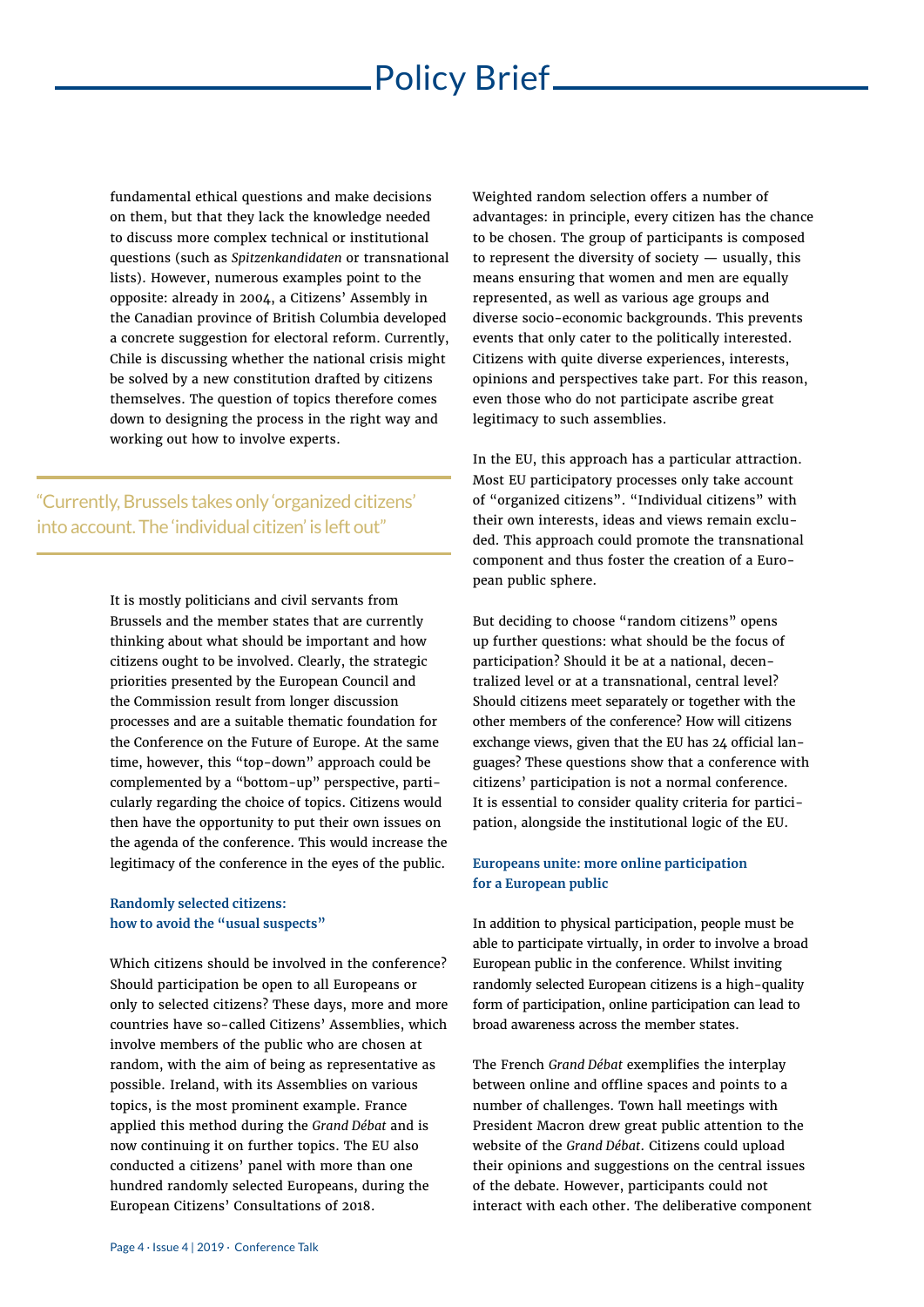## **Citizens' Participation at the Conference on the Future of Europe (Conference):** 3 **models**



**BRIEF EXPLANATION:** One fundamental question in planning citizens' partici-<br> **Conceptual localization of the 3 models** pation for the Conference on the Future of Europe is that of the intensity of participation. Will citizens be informed or consulted about the work of the conference, or will they even have a direct influence on the decisions made? The geographical focus of participation must also be clarified: Does citizens' participation take place exclusively in member states or is there a transnational component? **Model 1 (ECC Plus)** focuses on broad citizens' participation in the member states. In addition, there is a unique transnational Citizens' Assembly which provides input on the choice of topics for the conference. **Model 2 (Classic)** involves a citizens' assembly with randomly selected European citizens at the beginning of the agenda-setting process. In a more classical setting, the Conference would also convene several thematic citizens' assemblies to provide input. Citizens are consulted, but have no say on the outcome of the conference. In **Model 3 (Democracy Laboratory)**, politicians and randomly selected Europeans participate on an equal footing in the conference and in thematic committees. All models incorporate a Europe-wide online participation component.

Source: Authors' depiction.



BertelsmannStiftung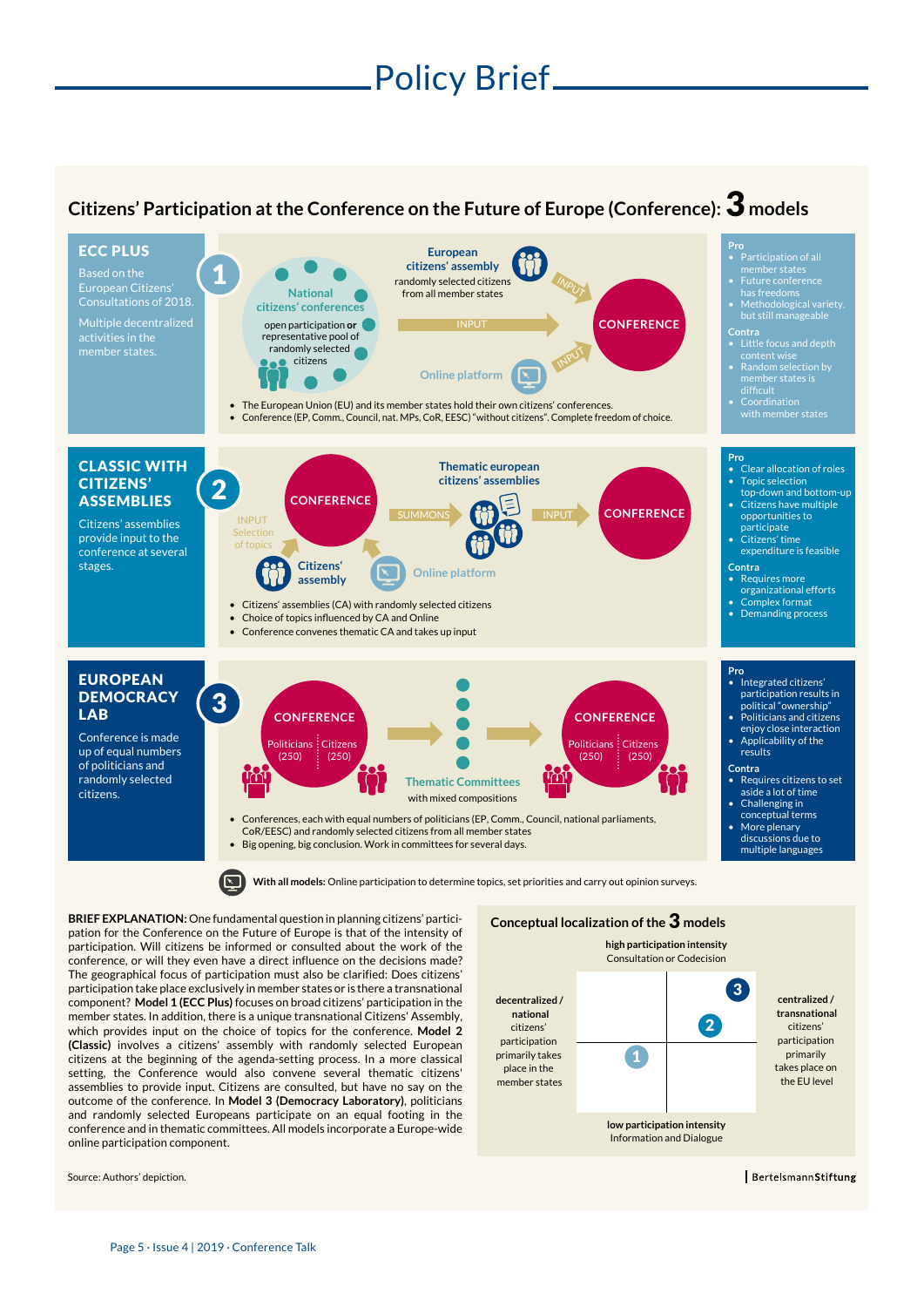– joint discussion and reflection – was reserved for the regional Citizens' Assemblies, with randomly selected participants.

In France, the evaluation of more than two million contributions to the debate was generally limited to underlining the central strands of discussion and categorizing opinions and suggestions. In such a model, the online aspect stands for information, transparency and broad participation. It is only at the physical events that people come together for a more complex debate between different positions.

"A conference on the future of Europe demands its very own dramaturgy and the entanglement of online and face-to-face interaction."

> What does that mean for the Conference on the Future of Europe? A virtual discussion in which several million people take part across the EU, combined with the physical involvement of citizens, would have the potential for a snowball effect, setting off further debates. Ideas could be collected online and categorized. In face to face meetings, these concrete proposals from citizens could then be developed further.

The conference needs a clear structure from start to finish. What formats should open the debate? How can the ideas emerging from physical events be followed up online? How will inputs from online participation be fed into the further discussion process? If the conference really aims to initiate a broader European process of reflection, then the key to that lies in the integration and interaction between online and offline spaces.

### **No ordinary conference: citizens' participation is not just an "add on"**

A Conference on the Future of Europe with citizens' participation is more than just a conference with citizens — it is a completely different format. Debates involving the public will have an effect on the shape and dynamic of the discussion process and are subject to their own logic, which has so far been largely absent from the Brussels mindset. The following points are relevant for designing the process:

*Transnational and multilingual dialogue:* Interactive forms of participation on a purely member state level are relatively easy to arrange. Transnational, multilingual dialogues are more difficult. This would require large numbers of interpreters, so that all participants would be able to speak in their native languages. Since deliberative forms of participation barely work in a traditional plenary setting, models have to be developed that allow linguistic diversity to function in small groups or in a "world café" setting. Examples for this can be found in the EU Citizens' Panel (May 2018) or the Citizens' Dialogue organized by the Commission and the Bertelsmann Stiftung (May 2019), where participants from five countries came together in The Hague.

*Chairing the conference:* Citizens' participation requires special competences when it comes to moderation. This applies to the design of the process as well as to the actual implementation of events. Even when an experienced EU politician takes the chair, it is still important to have process facilitators who are familiar with the atmosphere and dynamic of participatory formats.

*Expert involvement:* Citizens' participation on complex issues only works when experts are involved. Citizens need enough time to reflect on the experts' input and to discuss it. The Irish Citizens' Assembly has shown how that can work. A distinction must also be made between experts and interest groups.

*Schedule and results:* Depending on whether participants are expected to offer only loose ideas or concrete suggestions based on consensus, different amounts of time have to be allotted. The question of how much time citizens can devote to the conference is crucial.

*Interlocking processes:* A conference with citizens' participation has to be choreographed in such a way that the different participatory processes connect with each other and provide a coherent picture to the public. It has to be clearly visible to outsiders how each building block contributes to the process and result of the conference.

### **Three models of citizens' participation at the Conference on the Future of Europe**

When designing citizens' participation at the conference, two central dimensions can offer orientation. On the one hand, we have to decide on the intensity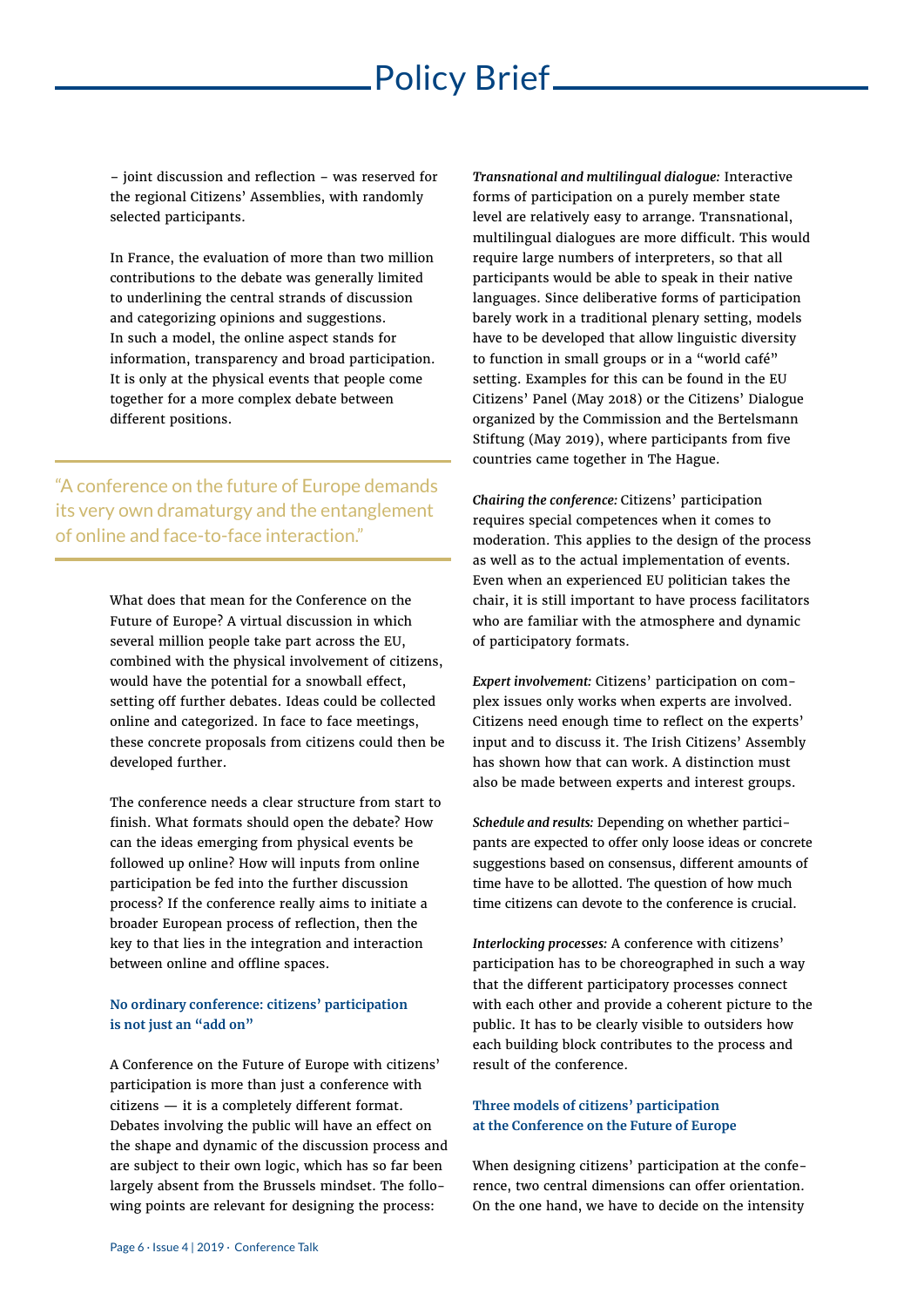of participation. Following the participation ladder, where are the formats located? How concrete should the results of citizens' participation be? Are individual ideas from citizens enough or is consensus the aim? How much time can citizens be expected to devote to this? On the other hand, there is the question of the main level of participation. Will events involving citizens mostly take place in member states, at a decentralized level, or should there be a transnational, central forum with participants from all EU countries?

"Direct participation of European citizens in an EU conference is unchartered territory – and therefore both an opportunity and a risk."

> If we follow the logic of these two dimensions and take account of the quality criteria for good citizens' participation described here, various scenarios emerge for the conference and for participation. Three idealtype models are briefly presented here; they can also be combined.

**1.) European Citizens' Consultations Plus (ECC plus):** Building on the concept of the European Citizens' Consultations, national citizens' conferences take place in all member states. The conferences can be a combination of several smaller regional gatherings, they can be open to anyone who is interested or they can invite randomly selected representative groups of participants. The concept and the responsibility are in the hands of the member states. In addition to this, at the EU level there is a Citizens' Assembly with participants from all member states, as well as an online platform. The results of all these discussions are made available to the Conference on the Future of Europe.

**2.) The Classic with Citizens' Assemblies:**

It is called the Classic because the conference essentially brings together the "usual players", consisting of the Commission, representatives of the member states, MEPs and representatives of civil society. Despite this, randomly selected European citizens play an important role at several points in the process. Before the start of the conference, a European Citizens' Assembly meets and discusses which issues are relevant from the point of view of the public. Together with the results of an online

discussion, these are then considered by the conference. At a later point in the process, the conference convenes various thematic Citizens' Assemblies at a transnational level, whose inputs in turn flow back into the conference.

### **3.) European Democracy Lab:**

This model is truly new territory and is based on the first Constitutional Convention in Ireland in 2015, during which politicians and members of the public came together for conference discussions. The Conference on the Future of Europe would then consist in equal parts of representatives of politics (European Parliament, Commission, member states) and citizens from all member states. Work would take place not only in plenary sessions, but also, very importantly, in thematic committees which would, again, include citizens from all member states.

In all variations, there can and should be a strong online component which would give all European citizens the chance to bring their ideas, opinions and suggestions into the debate on the future.

### **Legitimacy and impact rather than "democracy washing"**

Direct participation of European citizens in an EU conference is unchartered territory – and therefore both an opportunity and a risk. An opportunity, because the EU can finally breathe life into the slogan of a "Europe for Citizens". Done well, citizens' participation increases people's trust in politics, political concepts are improved and are accepted by more people. A risk, because a broad public is watching the process and it is important to avoid giving the impression that the citizens are being misused for political purposes. When participants in a participatory process feel that they are being instrumentalized, their commitment turns into resistance. "Democracy washing" should not be in anyone's interest. This would be doing a disservice to the efforts to make the EU more participatory.

Quality and legitimacy are essential when it comes to citizens' participation in the conference. Here, the EU institutions could take their cue from the French *Grand Débat*, where an independent "collège des garants" composed of respected public figures watched over the quality and independence of the citizens' discussions.